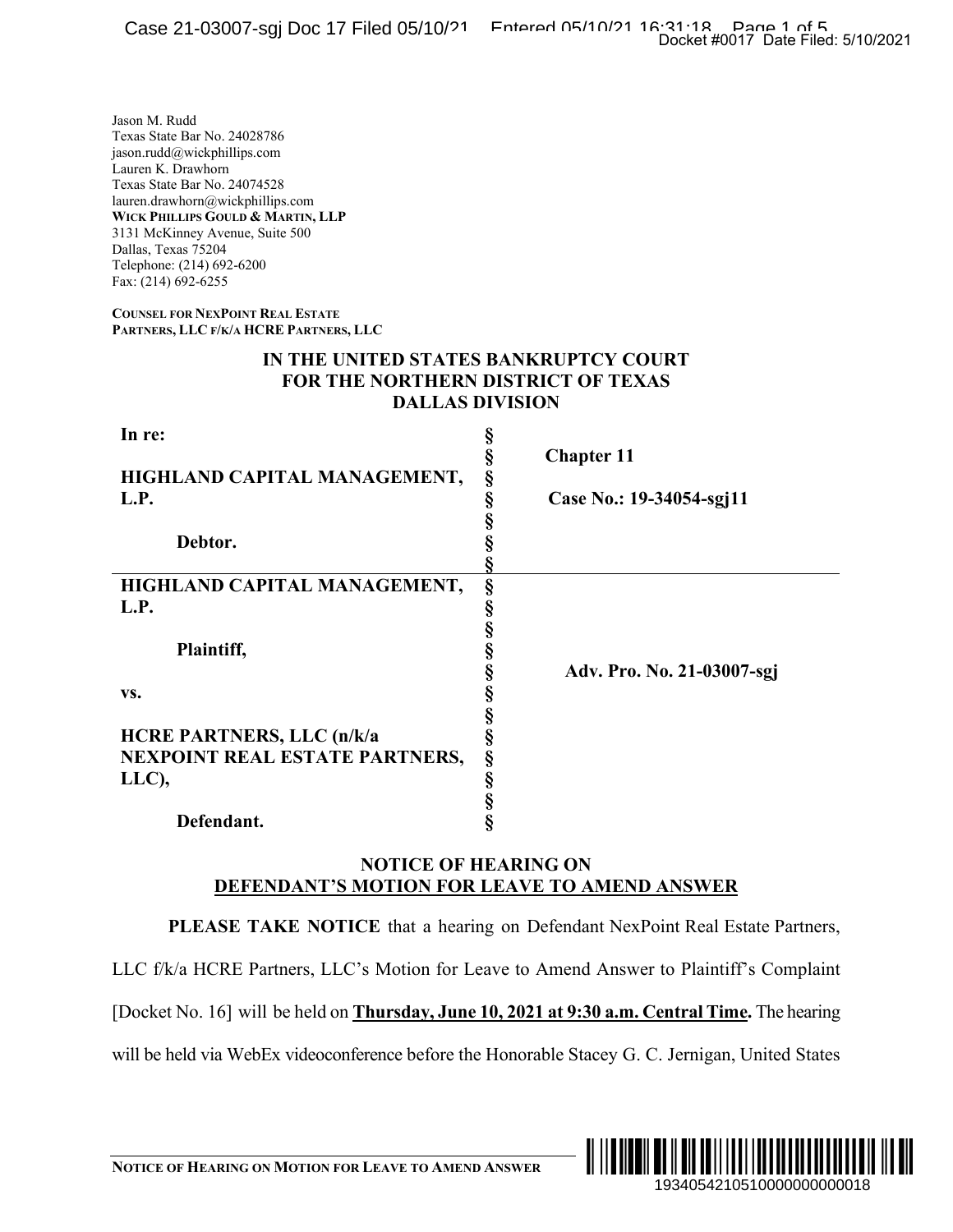Bankruptcy Judge for the United States Bankruptcy Court for the Northern District of Texas, Dallas Division.

The WebEx video participation/attendance link for the Hearing is: [http://us](http://us-courts.webex.com/meet/jerniga)[courts.webex.com/meet/jerniga.](http://us-courts.webex.com/meet/jerniga) A copy of the WebEx Hearing Instructions for the Hearing is attached hereto as **Exhibit A**; alternatively, the WebEx Hearing Instructions for the Hearing may be obtained from Judge Jernigan's hearing/calendar site at[: https://www.txnb.uscourts.gov/judges](https://www.txnb.uscourts.gov/judges-info/hearing-dates/judge-jernigans-hearing-dates)[info/hearing-dates/judge-jernigans-hearing-dates.](https://www.txnb.uscourts.gov/judges-info/hearing-dates/judge-jernigans-hearing-dates)

Respectfully submitted,

*/s/ Lauren K. Drawhorn* Jason M. Rudd Texas Bar No. 24028786 Lauren K. Drawhorn Texas Bar No. 24074528 **WICK PHILLIPS GOULD & MARTIN, LLP** 3131 McKinney Avenue, Suite 500 Dallas, Texas 75204 Telephone: (214) 692-6200 Fax: (214) 692-6255 Email: jason.rudd@wickphillips.com lauren.drawhorn@wickphillips.com

**COUNSEL FOR HIGHLAND CAPITAL MANAGEMENT SERVICES, INC.**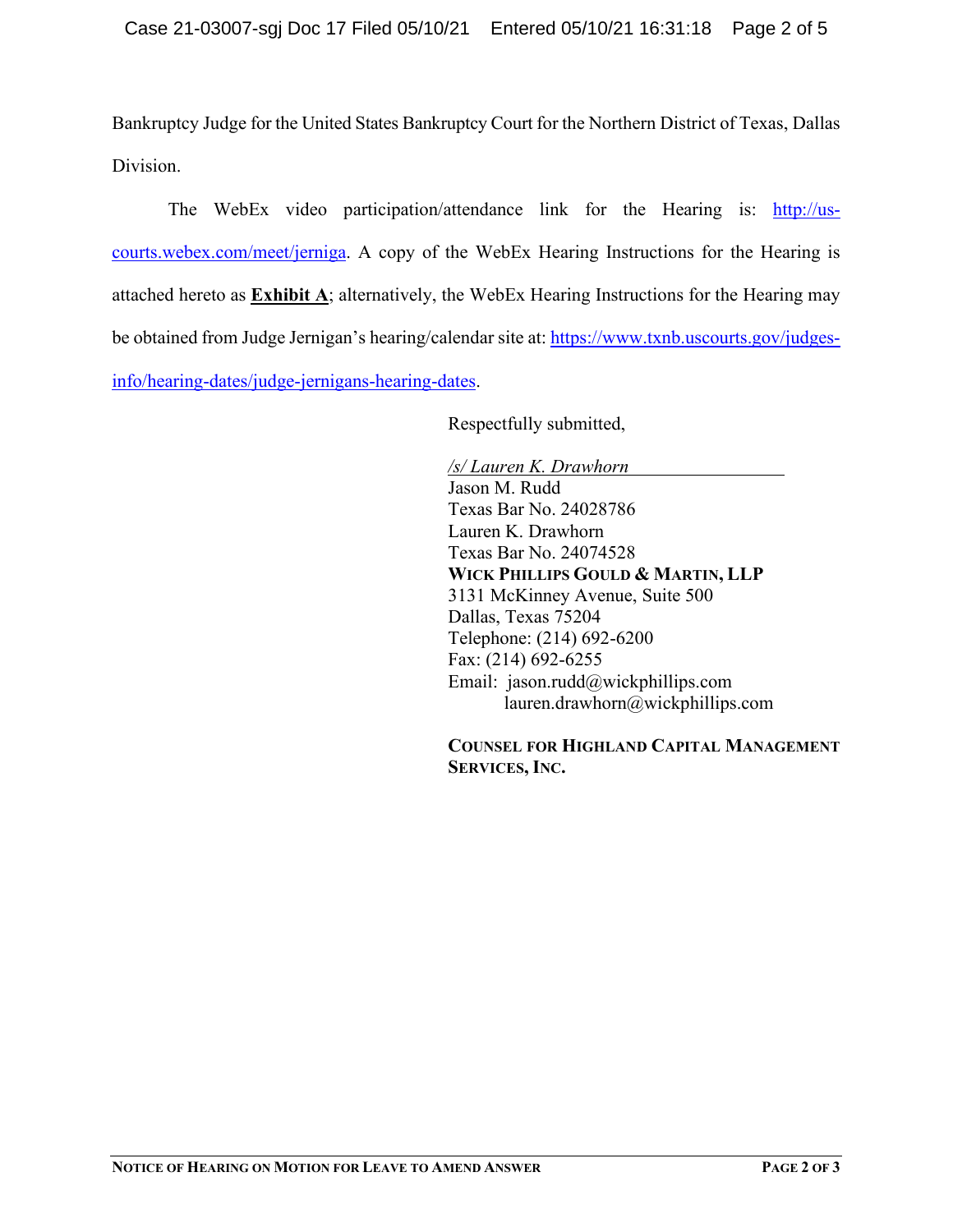## **CERTIFICATE OF SERVICE**

I hereby certify that on May 10, 2021, a true and correct copy of the foregoing pleading was served via the Court's CM/ECF system upon counsel for the Plaintiff and all other parties requesting or consenting to such service in this adversary case.

Jeffrey N. Pomerantz jpomerantz@pszjlaw.com Ira D. Kharasch ikharasch@pszjlaw.com John A. Morris jmorris@pszjlaw.com Gregory V. Demo gdemo@pszjlaw.com Hayley R. Winograd hwinograd@pszjlaw.com PACHULSKI STANG ZIEHL & JONES LLP 10100 Santa Monica Blvd., 13th Floor Los Angeles, California 90067 Facsimile: (310) 201-0760 *Counsel for Highland Capital Management, L.P.*

Melissa S. Hayward MHayward@HaywardFirm.com Zachery Z. Annable ZAnnable@HaywardFirm.com HAYWARD PLLC 10501 N. Central Expy, Ste. 106 Dallas, Texas 75231 Fax: (972) 755-7110

*/s/ Lauren K. Drawhorn* Lauren K. Drawhorn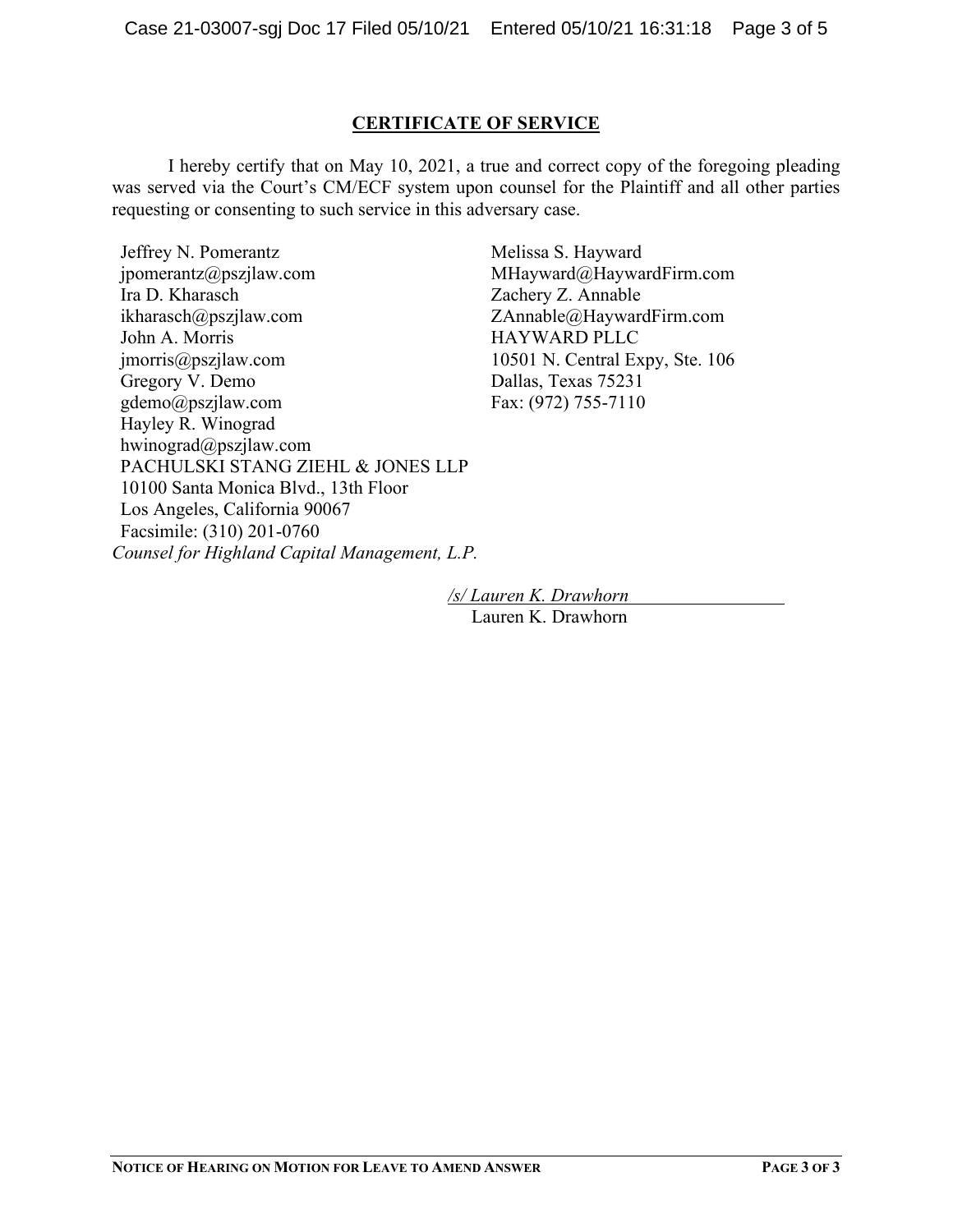# **EXHIBIT A**